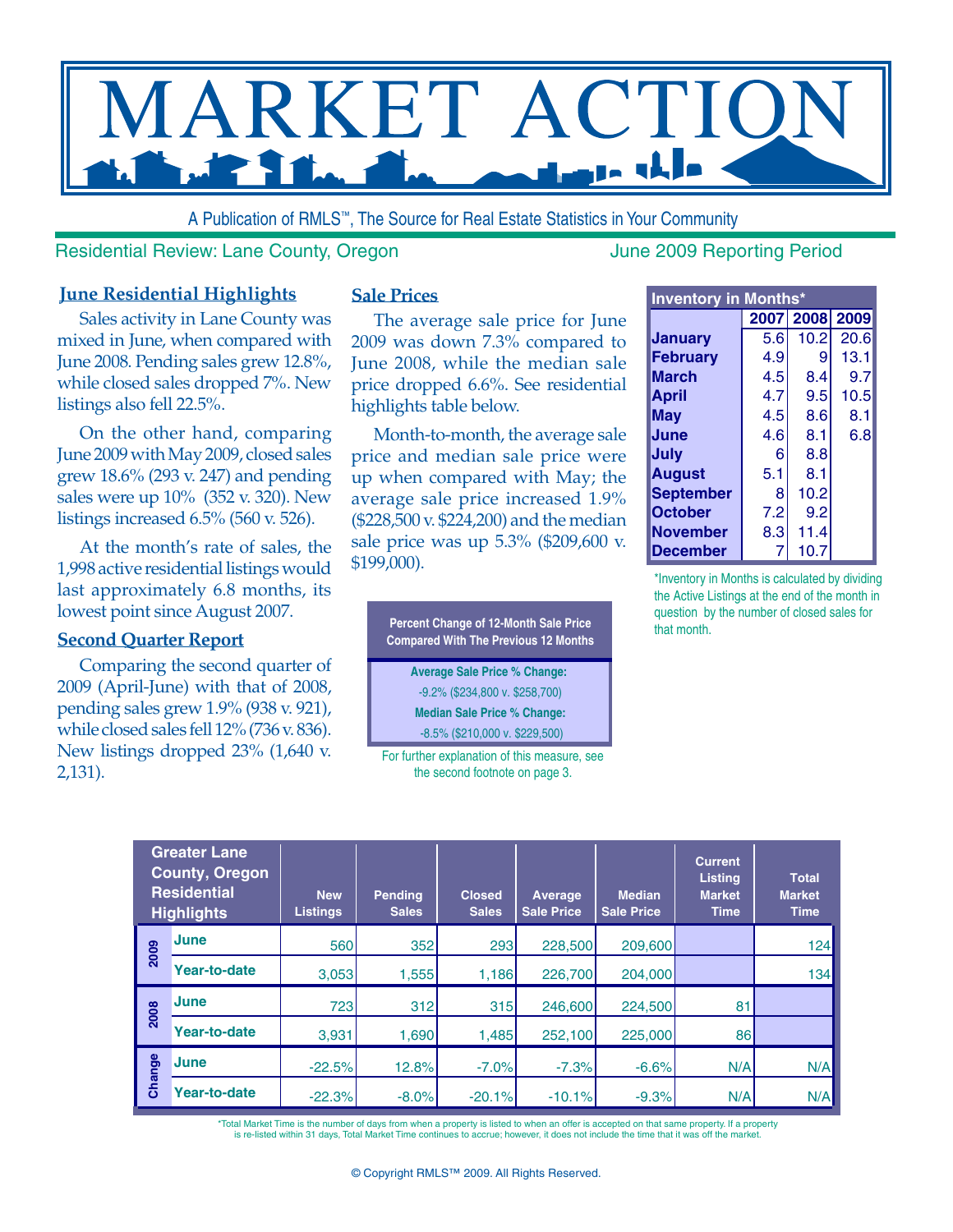# **AREa REPORT • 6/2009 Lane County, Oregon**

|                  |                                             | <b>RESIDENTIAL</b>     |                                |                           |                    |                            |                     |                    |                          |                     |                    |                            |                     |                       |                       | <b>COMMERCIAL</b>        |                     | <b>LAND</b>        |                         | <b>MULTIFAMILY</b> |                          |                             |
|------------------|---------------------------------------------|------------------------|--------------------------------|---------------------------|--------------------|----------------------------|---------------------|--------------------|--------------------------|---------------------|--------------------|----------------------------|---------------------|-----------------------|-----------------------|--------------------------|---------------------|--------------------|-------------------------|--------------------|--------------------------|-----------------------------|
|                  |                                             | <b>Current Month</b>   |                                |                           |                    |                            |                     |                    | Year-To-Date             |                     |                    |                            |                     |                       |                       |                          | <b>Year-To-Date</b> |                    | <b>Year-To-Date</b>     |                    | Year-To-Date             |                             |
|                  |                                             | <b>Active Listings</b> | <b>Listings</b><br><b>Vely</b> | Expired.Canceled Listings | Pending Sales 2009 | Pending Sales 2009 v. 2008 | <b>Closed Sales</b> | Average Sale Price | <b>Total Market Time</b> | <b>Jew Listings</b> | Pending Sales 2009 | Pending Sales 2009 v. 2008 | <b>Closed Sales</b> | Sale Price<br>Average | Sale Price<br>Median: | Avg. Sale Price % Change | <b>Closed Sales</b> | Average Sale Price | <b>Closed Sales</b>     | Average Sale Price | <b>Closed Sales</b>      | <b>Average Sale Price</b>   |
| 225              | <b>Florence</b><br><b>Coast Village</b>     | 19                     | $\boldsymbol{6}$               | $\mathbf{1}$              | $\mathbf{1}$       | 0.0%                       |                     |                    |                          | 12                  | 4                  | 0.0%                       | 3                   | 123,300               | 145,000               | 15.2%                    |                     | ÷,                 | $\mathbf{1}$            | 20,000             | $\sim$                   | $\mathcal{L}_{\mathcal{A}}$ |
| 226              | <b>Florence</b><br><b>Green Trees</b>       | 37                     | $\overline{2}$                 |                           | ÷,                 | $-100.0%$                  | $\overline{2}$      | 100,000            | 226                      | 23                  | 8                  | $-42.9%$                   | 9                   | 114,300               | 109,000               | $-6.3%$                  |                     | ÷,                 | -1                      | 71,000             | $\overline{\phantom{a}}$ | $\mathcal{L}$               |
| <b>227</b>       | <b>Florence</b><br><b>Florentine</b>        | 29                     | 5                              | 1                         | $\overline{2}$     | 0.0%                       |                     |                    |                          | 20                  | 5                  | $-16.7%$                   | 3                   | 210,000               | 205,000               | $-6.7%$                  |                     |                    |                         |                    |                          |                             |
| 228              | <b>Florence Town</b>                        | 169                    | 19                             | 28                        | 4                  | 0.0%                       | 10                  | 205,100            | 290                      | 90                  | 35                 | $-22.2%$                   | 33                  | 224,200               | 221,500               | $-18.3%$                 | 3                   | 557,600            | -1                      | 70,000             | 1                        | 212,000                     |
| <b>229</b>       | <b>Florence Beach</b>                       | 58                     | 7                              | 8                         | 3                  | 0.0%                       | 3                   | 201,800            | 249                      | 40                  | 13                 | $-13.3%$                   | 10                  | 227,500               | 221,300               | $-4.0%$                  |                     |                    | -1                      | 234,000            |                          |                             |
| 230              | <b>Florence North</b>                       | 56                     | 8                              | $\overline{2}$            | -1                 | $-50.0%$                   |                     | 0                  | $\overline{\phantom{a}}$ | 35                  | $\overline{7}$     | $-22.2%$                   | 4                   | 179,800               | 176,000               | $-7.9%$                  |                     | ÷,                 | 7                       | 111,800            | ÷,                       | $\omega$                    |
| 231              | <b>Florence South/</b><br><b>Dunes City</b> | 60                     | $\overline{7}$                 | 5                         | 5                  | 400.0%                     | 3                   | 199,000            | 76                       | 39                  | 14                 | 40.0%                      | 8                   | 233,300               | 226,300               | $-28.4%$                 |                     | ÷                  |                         | $\sim$             | $\sim$                   | $\blacksquare$              |
| 238              | Florence East/<br><b>Mapleton</b>           | 31                     |                                | -1                        | ÷,                 | $-100.0%$                  |                     |                    |                          | 10                  | 1                  | $-87.5%$                   | -1                  | 170,000               | 170,000               | $-14.7%$                 |                     |                    | $\mathbf{1}$            | 13,000             | ÷,                       | $\sim$                      |
|                  | <b>Grand Total</b>                          | 459                    | 54                             | 46                        | 16                 | $-15.8%$                   | 18                  | 191,900            | 240                      | 269                 | 87                 | $-21.6%$                   | 71                  | 203,600               | 195,000               | $-14.2%$                 | 3                   | 557,600            | 12                      | 99,200             | 1                        | 212,000                     |
| 232              | <b>Hayden Bridge</b>                        | 64                     | 15                             | 9                         | 13                 | 44.4%                      | 9                   | 212,200            | 128                      | 95                  | 48                 | $-22.6%$                   | 37                  | 205,500               | 207,000               | $-11.1%$                 |                     |                    | -1                      | 119,000            | 3 <sup>l</sup>           | 259,500                     |
| 233              | <b>McKenzie Valley</b>                      | 100                    | 19                             | 13                        | 3                  | 0.0%                       | 3                   | 303,700            | 376                      | 93                  | 15                 | $-21.1%$                   | 14                  | 318,700               | 225,500               | $-6.19$                  |                     |                    | $\overline{\mathbf{c}}$ | 377,500            | $\mathbf{0}$             |                             |
| 234              | Pleasant<br>Hill/Oak                        | 129                    | 30                             | 14                        | 16                 | 166.7%                     | 7                   | 222,200            | 260                      | 133                 | 43                 | $-17.3%$                   | 29                  | 233,800               | 178,000               | $-6.9%$                  |                     | 100,000            | 10                      | 69,500             | $\mathbf{0}$             | $\blacksquare$              |
| 235              | <b>South Lane</b><br><b>Properties</b>      | 250                    | 64                             | 34                        | 26                 | 0.0%                       | 22                  | 210,700            | 111                      | 320                 | 133                | $-12.5%$                   | 92                  | 192,200               | 175,000               | $-12.2%$                 |                     | ×,                 | 4                       | 108,200            |                          | 265,000                     |
| 236              | West Lane<br><b>Properties</b>              | 115                    | 36                             | 12                        | 23                 | 64.3%                      | 21                  | 225,100            | 176                      | 165                 | 95                 | 39.7%                      | 66                  | 211,400               | 188,300               | $-14.1%$                 |                     |                    | 8                       | 118,000            | $\overline{0}$           | $\mathcal{L}$               |
| 237              | <b>Junction City</b>                        | 108                    | 26                             | 14                        | 12                 | 33.3%                      | 14                  | 192,000            | 218                      | 150                 | 63                 | 18.9%                      | 49                  | 233,500               | 197,900               | $-14.4%$                 |                     | 286,000            | $\overline{c}$          | 362,500            | $\overline{\mathbf{3}}$  | 296,300                     |
| 239              | Thurston                                    | 130                    | 40                             | 16                        | 23                 | 0.0%                       | 25                  | 223,100            | 136                      | 210                 | 111                | $-23.4%$                   | 92                  | 197,300               | 184,200               | $-8.2%$                  |                     |                    | $\overline{2}$          | 74,500             |                          | 175,000                     |
| 240              | Coburg I-5                                  | 38                     | 9                              | 6                         | 6                  | 0.0%                       | 3                   | 235,800            | 47                       | 53                  | 22                 | 10.0%                      | 14                  | 335,000               | 272,500               | 10.1%                    |                     |                    | 3                       | 66,800             | 1                        | 250,000                     |
| $\overline{241}$ | N Gilham<br><b>Ferry Street</b>             | 71                     | 20                             | 12                        | 16                 | 77.8%                      | 13                  | 232,800            | 100                      | 112                 | 64                 | 14.3%                      | 50                  | 316,800               | 253,500               | $-3.6%$                  |                     |                    |                         |                    | $\overline{2}$           | 292,700                     |
| 242              | <b>Bridge</b>                               | 147                    | 53                             | 21                        | 34                 | 41.7%                      | 32                  | 261,200            | 131                      | 254                 | 142                | 10.9%                      | 117                 | 261,900               | 242,000               | $-12.4%$                 |                     | ä,                 |                         |                    | $\overline{4}$           | 300,200                     |
| 243              | E Eugene                                    | 114                    | 34                             | 20                        | 26                 | $-7.1%$                    | 19                  | 332,700            | 117                      | 224                 | 114                | $-10.2%$                   | 85                  | 310,400               | 267,600               | $-4.1%$                  | $\overline{4}$      | 539,500            | 5 <sub>5</sub>          | 244,600            | <sup>9</sup>             | 336,100                     |
| 244              | <b>SW Eugene</b>                            | 204                    | 56                             | 41                        | 39                 | $-11.4%$                   | 29                  | 285,100            | 92                       | 311                 | 151                | $-24.1%$                   | 115                 | 290,100               | 278,000               | $-4.2%$                  |                     | ä,                 | 7                       | 217,100            | $\overline{2}$           | 262,500                     |
| 245              | <b>W</b> Eugene                             | 52                     | 16                             | 9                         | 15                 | 15.4%                      | 12                  | 185,900            | 107                      | 89                  | 49                 | $-39.5%$                   | 35                  | 191,800               | 171,000               | 3.5%                     | $\overline{2}$      | 134,000            |                         |                    | 3                        | 263,600                     |
| 246              | <b>Danebo</b>                               | 171                    | 51                             | 26                        | 35                 | 2.9%                       | 25                  | 168,600            | 56                       | 310                 | 182                | $-6.7%$                    | 141                 | 163,600               | 175,000               | $-11.5%$                 | $\overline{2}$      | 219,500            | $\overline{2}$          | 46,000             | $\mathbf{2}$             | 235,000                     |
| 247              | <b>River Road</b>                           | 36                     | 13                             | $\overline{7}$            | 9                  | $-40.0%$                   | 3                   | 198,500            | 93                       | 76                  | 43                 | $-18.9%$                   | 34                  | 186,800               | 195,800               | $-10.0%$                 |                     | ä,                 | 6                       | 27,000             | $\overline{2}$           | 222,500                     |
| 248              | <b>Santa Clara</b>                          | 122                    | 37                             | 21                        | 28                 | 33.3%                      | 29                  | 236,700            | 86                       | 224                 | 141                | 4.4%                       | 107                 | 236,400               | 229,900               | $-12.4%$                 |                     | ÷,                 | $\overline{c}$          | 58,000             | 4                        | 222,100                     |
| 249              | <b>Springfield</b>                          | 120                    | 39                             | 30                        | 25                 | $-3.8%$                    | 26                  | 157,300            | 143                      | 209                 | 129                | $-4.4%$                    | 104                 | 149,500               | 150,000               | $-10.8%$                 | $\overline{2}$      | 885,000            | 3                       | 55,000             | $\overline{7}$           | 260,300                     |
| 250              | <b>Mohawk Valley</b>                        | 27                     | $\overline{\mathbf{c}}$        | $\overline{2}$            | 3                  | 50.0%                      | 1                   | 265,000            | 11                       | 25                  | 10                 | 0.0%                       | 5                   | 185,100               | 227,500               | $-20.8%$                 |                     | ä,                 | $\overline{2}$          | 165,000            | $\mathbf{0}$             | $\mathcal{L}_{\mathcal{A}}$ |
|                  | <b>Grand Total</b>                          | 1,998                  | 560                            | 307                       | 352                | 12.8%                      | 293                 | 228,500            | 124                      | 3053                | 1555               | $-8.0%$                    | 1,186               | 226,700               | 204,000               | $-9.3%$                  | 12                  | 418,400            | 59                      | 129,300            | 44                       | 275,200                     |

2 © Copyright RMLS™ 2009. All Rights Reserved.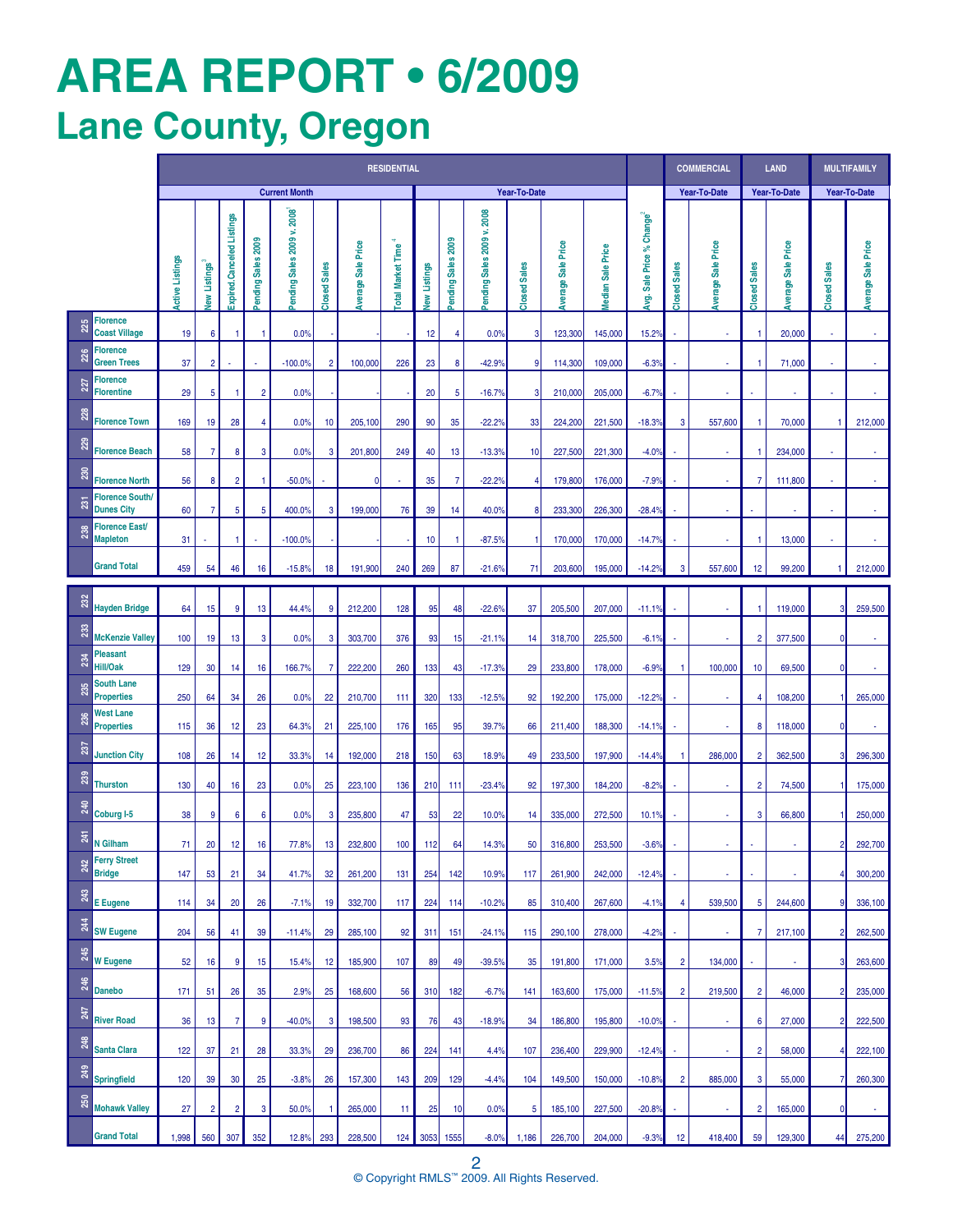

# **ACTIVE RESIDENTIAL LISTINGS**

#### **LANE COUNTY, OR**

*This graph shows the active residential listings over the past three calendar years in Lane County, Oregon.*

#### **NEW LISTINGS**

**LANE COUNTY, OR** *This graph shows the new residential listings over the past three calendar years in Lane County, Oregon.*



<sup>1</sup> Percent change in number of pending sales this year compared to last year. The Current Month section compares June 2009 with June 2008. The Year-To-Date section compares year-to-date statistics from June 2009 with year-to-date statistics from June 2008.

<sup>2</sup>% Change is based on a comparison of the rolling average sale price for the last 12 months (7/1/08-6/30/09) with 12 months before (7/1/07-6/30/08).

<sup>3</sup> As of October 2007, the way that New Listing data is generated has changed to ensure accuracy.

4 Total Market Time is the number of days from when a property is listed to when an offer is accepted on that same property. If a property is re-listed within 31 days, Total Market Time continues to accrue; however, it does not include the time that it was off the market.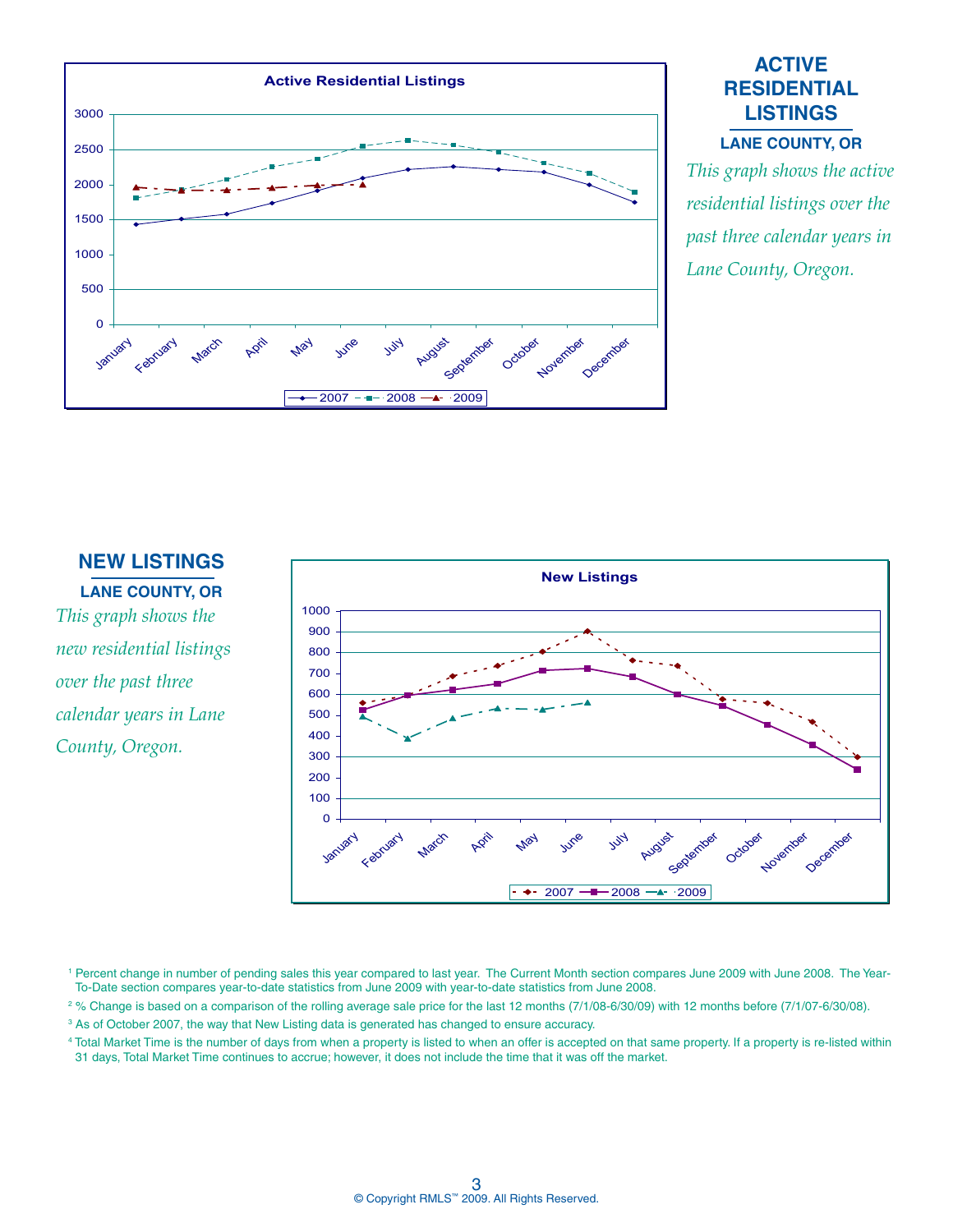

## **PENDING LISTINGS LANE COUNTY, OR**

*This graph represents monthly accepted offers in Lane County, Oregon over the past three calendar years.*

# **CLOSED SALES LANE COUNTY, OR**

*This graph shows the closed sales over the past three calendar years in Lane County, Oregon.*





# **DAYS ON MARKET LANE COUNTY, OR**

*This graph shows the average market time for sales in Lane County, Oregon. \*As of August 2008, graph now reports "Total Days on Market" - for details read footnotes on page 3.*